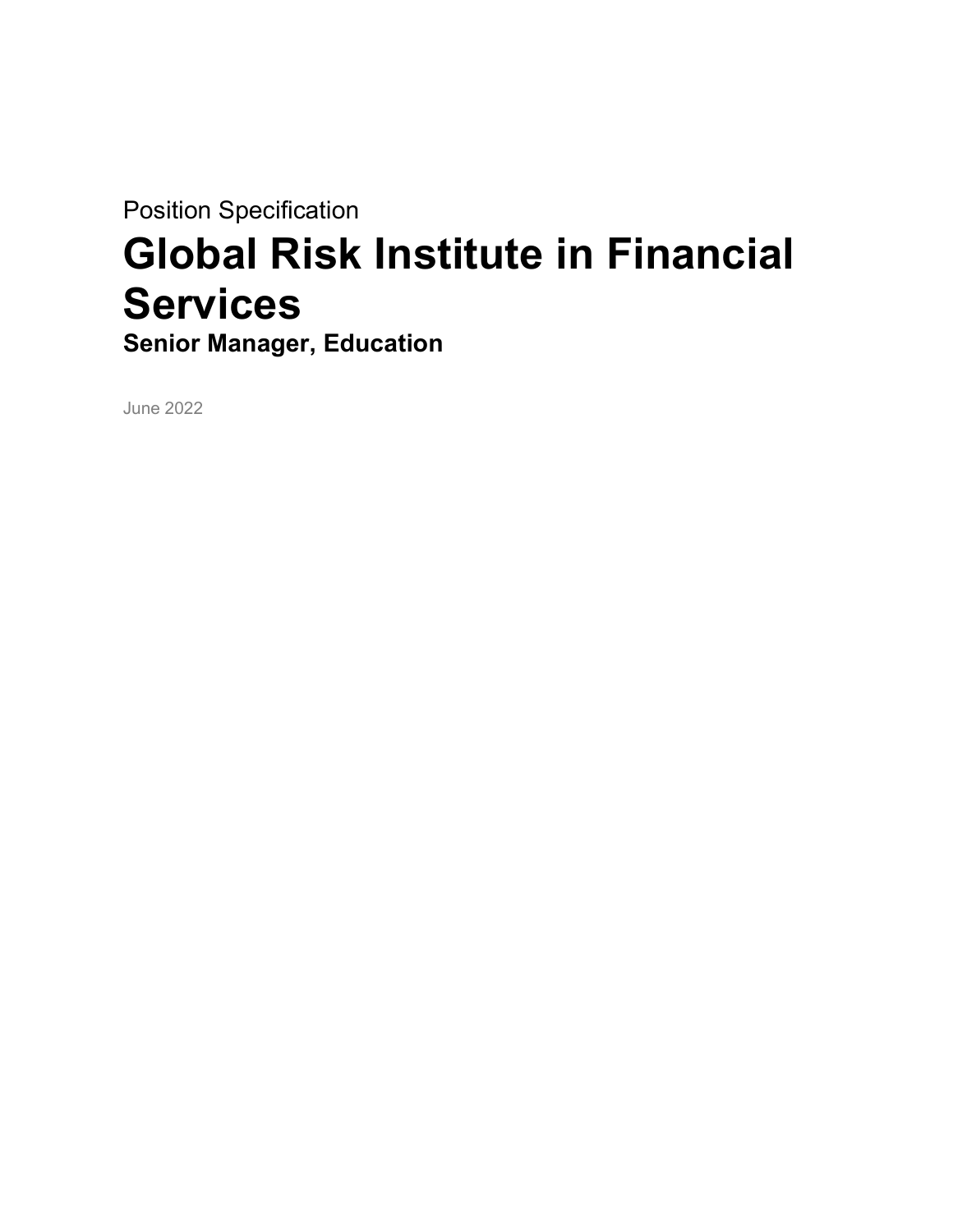## POSITION SPECIFICATION

| <b>Position</b>                         | Senior Manager, Education                                    |
|-----------------------------------------|--------------------------------------------------------------|
| Company                                 | Global Risk Institute in Financial Services                  |
| Location                                | 55 University Avenue, Suite 1801<br>Toronto, Ontario M5J 2H7 |
| <b>Reporting</b><br><b>Relationship</b> | Managing Director, Marketing & Communications                |
| For more information                    | info@globalriskinstitute.org                                 |

# COMPANY BACKGROUND / CULTURE

The Global Risk Institute (GRI) is a premier organization that defines thought leadership in risk management for the financial industry. GRI brings together leaders from industry, academia, and government to draw actionable insights on risks globally.

The organization was founded in 2010 as a result of efforts by the financial industry and the federal government to build capacity to manage and prevent risks within Canada's financial institutions and to build a global profile for the industry.

Through engagement activities with its member institutions, GRI builds integrated risk management capacity for private and public sector professionals. It also acts as a hub, stimulating evidence-based debate among regulators, practitioners and academics engaged in risk. GRI's objectives are to:

- Build risk management capacity in the financial services industry
- Leverage our convening capability to foster effective conversations among the public and private financial sectors
- Deepen and broaden our collective understanding of financial industry risks through research, education, and events
- Continue to expand our financial industry membership reach and engagement, while building our brand in risk management

GRI has become the leading forum for ideas, engagement and emerging trends in risk management in the financial services sector and is well positioned for the future. Through ongoing growth in its partnerships, membership and programming, GRI continues to build strong connections, provide critical research, education and events for risk leaders globally.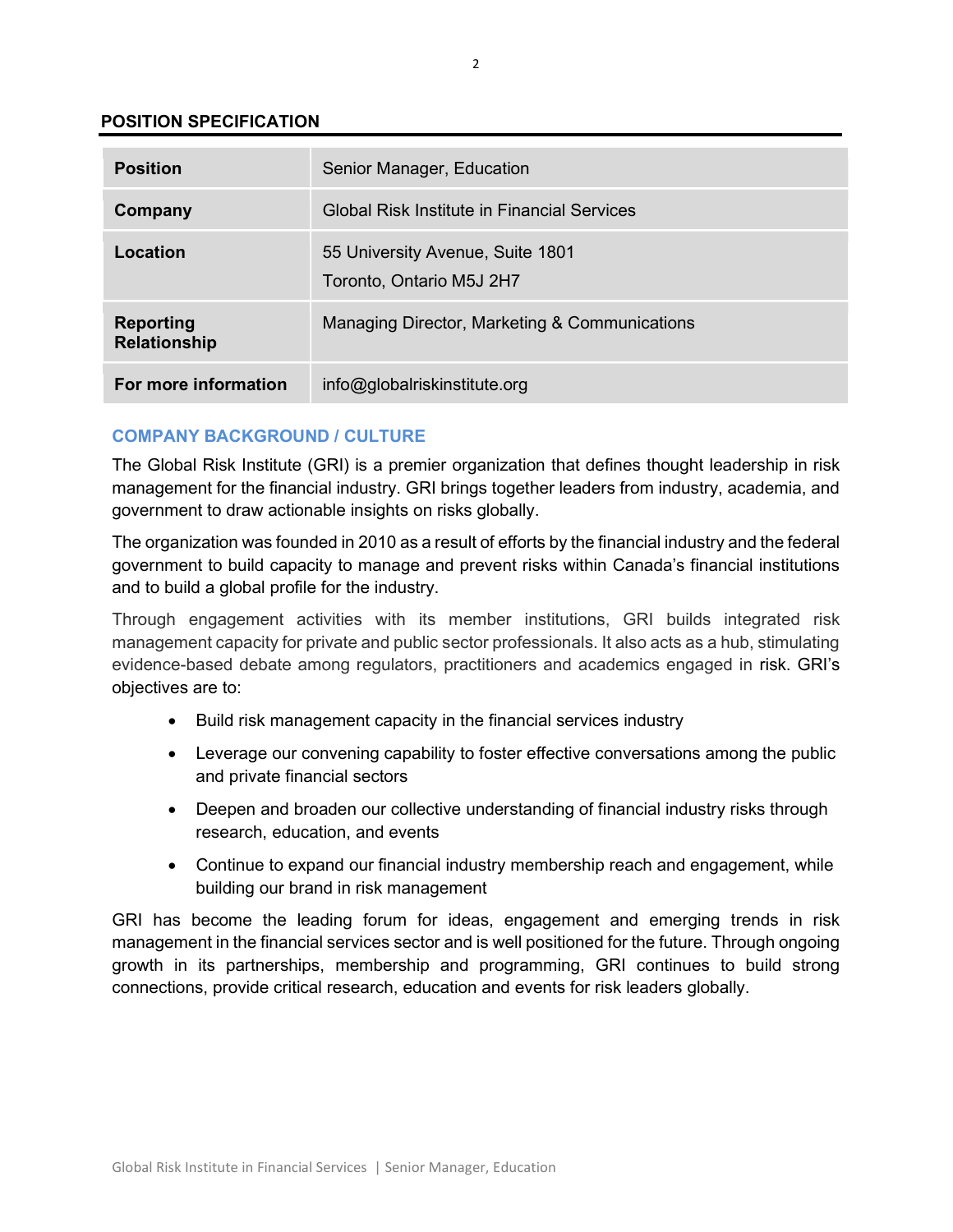## KEY RESPONSIBILITIES

The Senior Manager, Education will manage the content and experience for GRI's current education initiatives including, but not limited to, our existing Board Risk Insight and Oversight Program (BROIP) and the Emerging Leaders Programs (ELP). The incumbent will also lead in the design and development of our education content and delivery based on learning paths and current educational best practices.

# Specific responsibilities include:

Education Content & Review

- Develop and maintain e-learning modules (i.e., Enterprise Risk Management Framework and other programs targeted at new Board members joining Risk Committees of the Board) and other GRI educational curriculum in consultation with the Management Team and Executives in Residence
- Determine success measures and relevant reporting for all education programs
- Research and organize the expansion of GRI's Board Risk Oversight and Insight Program across Canada
- Lead in redeveloping and relaunching the Emerging Leaders Program
- Lead in determining opportunities, development and delivery of new education and learning programs for members
- Develop and execute strategy for independent online learning programs
- Develop new and maintain existing relationships with education partners
- Other projects / duties as assigned

# PROFESSIONAL EXPERIENCE/QUALIFICATIONS

The role of Senior Manager, Education will require:

- Strong team player
- Excellent written and verbal communication skills
- Experience developing learning pathways and education-focused programs and content
- Working knowledge of best practices in the delivery of high impact educational programs, including effectively leveraging technology
- A strong communicator with the ability to clearly and effectively express himself/herself, both verbally and in writing
- Ability to exercise sound judgment in highly complex situations, build consensus around competing priorities
- Experience at the management level in a dynamic organization, including specific involvement in strategic planning processes and activities